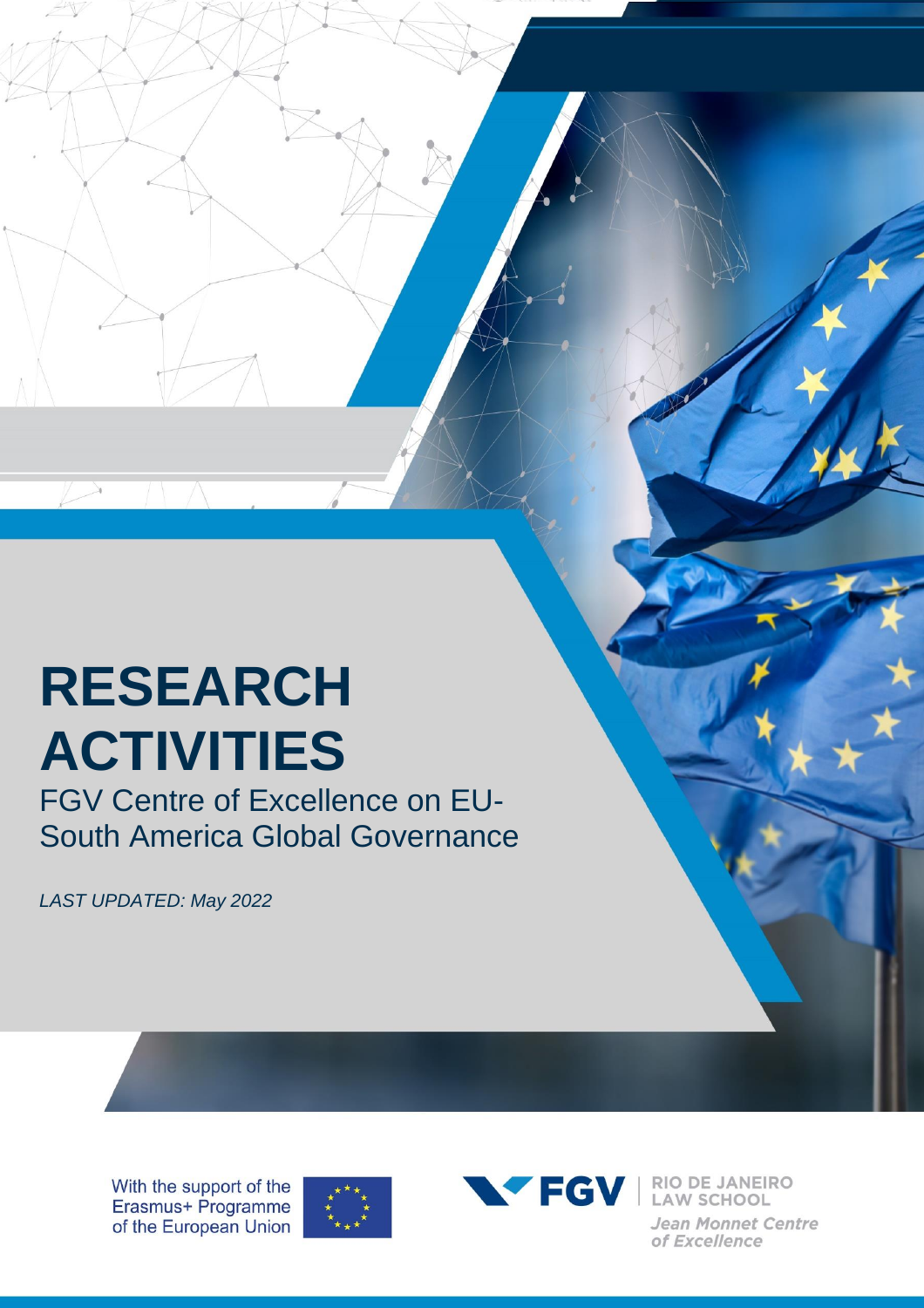## **RESEARCH ACTIVITIES**

×

 $\mathbb{A}$ 

SK VI

A

|                                       | <b>Specific Actitity</b>                                                                                              | <b>Professor in charge</b>                                                                                                       |
|---------------------------------------|-----------------------------------------------------------------------------------------------------------------------|----------------------------------------------------------------------------------------------------------------------------------|
|                                       | <b>Global Governance and International</b><br>Regulation                                                              | Paula Wojcikiewicz Almeida                                                                                                       |
| <b>Global</b>                         | World Health Organization and<br>Accountability                                                                       | Danielle Rached                                                                                                                  |
| <b>Regulation</b>                     | Tax Regulation of the Digital Economy                                                                                 | Gustavo Fossati                                                                                                                  |
|                                       | The Brazilian regulatory environment<br>in a comparative perspective with the<br><b>European Union</b>                | Michelle Ratton Sanches Badin                                                                                                    |
|                                       | Supremacy of International Law vs.<br>National Fundamental Principles in<br><b>Brazil</b>                             | Paula Wojcikiewicz Almeida                                                                                                       |
| <b>Global</b>                         | The Mercosur dispute settlement<br>system                                                                             | Paula Wojcikiewicz Almeida                                                                                                       |
| <b>Litigation</b>                     | Global Governance and the role of the<br><b>European Union</b>                                                        | Paula Wojcikiewicz Almeida                                                                                                       |
|                                       | Enhancing ICJ procedures in order to<br>promote community interests                                                   | Paula Wojcikiewicz Almeida                                                                                                       |
| <b>Human</b>                          | The Legitimacy of International Trade<br>Tribunals: the case of Mercosur                                              | Paula Wojcikiewicz Almeida                                                                                                       |
| <b>Rights and</b><br><b>Democracy</b> | Judicial Dialogue: vertical and<br>horizontal interaction between<br>national and international judges                | Paula Wojcikiewicz Almeida                                                                                                       |
|                                       | International Regulation and Global<br>Governance: The EU influential<br>method in times of normativity change        | Paula Wojcikiewicz Almeida, Gabriela Hühne Porto,<br>Giulia Tavares Romay, Mariana Gouvea de Oliveira.                           |
|                                       | The Normative Legitimacy of WHO in<br>Brazil.                                                                         | Paula Wojcikiewicz Almeida, Giulia Tavares Romay,<br>Paula Flanzer and. Eduardo Augusto.                                         |
| <b>Aditional</b><br><b>Research</b>   |                                                                                                                       | Cooperation with Health Hub: Politics,<br>Organizations and Law (H-Pod), the University of<br>Montreal and other eight coutries. |
|                                       | COVID-19 and the challenges of global<br>health governance: current obstacles<br>and possible reforms                 | Paula Wojcikiewicz Almeida, Gabriela Hühne Porto,<br>Mariana Gouvea de Oliveira and Giulia Tavares<br>Romay de Araújo            |
|                                       | Expanding access to international<br>justice: The participation of State and<br>Non-State Actors in the International | Paula Wojcikiewicz Almeida, Giulia Tavares Romay,<br>Mariana Gouvea de Oliveira, Gabriela Hühne Porto<br>and Pedro Jatene.       |